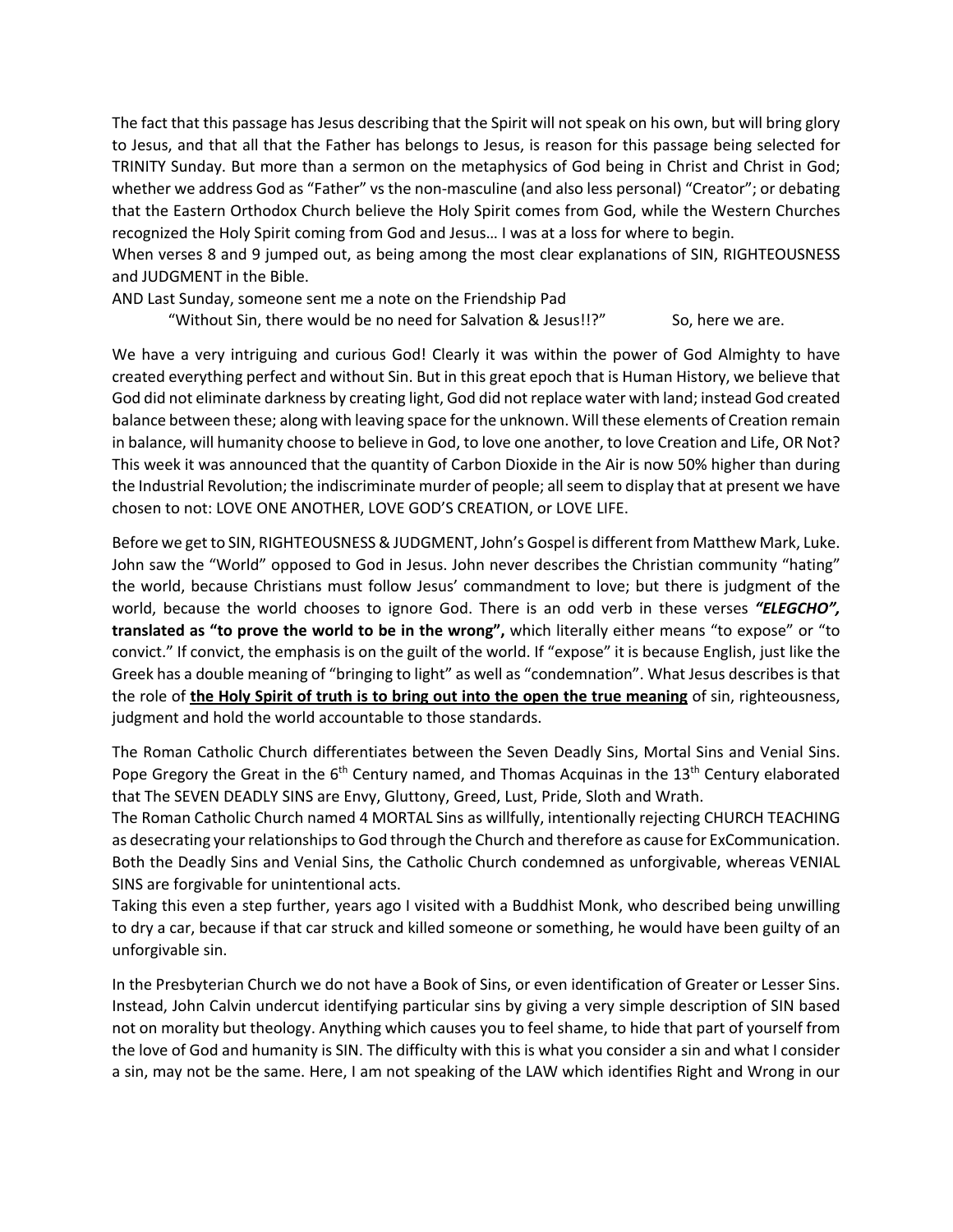Social Compact of being a Community together, or of ADDICTIONS that destroy our own life and relationships, but SIN.

Jesus, according to our passage this morning had a simplistic and straight forward identification of SIN:

**"The Spirit will convict the world of guilt in regard to sin, because people do not believe in me."** The emphasis is not on the Morality or Immorality of an act, but our relationship with Jesus Christ. If we live in a love relationship with God, then the desire for anything that separates us from God would be rejected; conversely, if we break trust with ourselves, with God, then the whole construct of Creation falls apart.

A while back, Pastor Diane had a sermon about crosses, in which she described looking through the Morrison Cross behind me. We are blessed with these spectacular windows of the panorama all around us, and we could easily be distracted by something in any one. Like a dog suddenly seeing SQUIRREL! But if we focus through that keyhole of the Cross we look with "Baptized Eyes" at the world. Not that you cannot see the whole world, simply that in order to see other views, you have to change your vantage point, because we can only see through the cross. "SIN IS PEOPLE WHO LIVE AS IF THEY DO NOT BELIEVE."

**"IN RIGHTEOUSNESS, BECAUSE I AM GOING TO THE FATHER, WHERE YOU CAN SEE ME NO LONGER."** Righteousness is not about what I think is right, or an alternative right, or perfection. RIGHTEOUSNESS refers to being Right with God, to be One with God. In this regard, "righteousness" can be a synonym for "vindication."

The Gospel of John has this beautiful interpretation of the sequence of events. That since before the beginning, the Christ and God were One. The intriguing part being that Judaism emphasized "The Lord our God is One" while describing at differing places God as The Savior liberating Israel, and The Spirit brooding over the face of the water. SO when the New Testament describes the Christ and the Holy Spirit, the issue is not whether God is one or three, or how God could be both, but whether Jesus was committing Blasphemy by claiming to be God. In the time of the Roman Empire, having tried Patriarchs and Prophets, Kings, Dispersal to the far corners of the earth and Exile, Christ took off Divinity to become mortal, experiencing everything we do in life as Savior for us, even experiencing Death, but not being limited by Death. Then, at the Ascension, returning to be one with God in Heaven. The evidence that Jesus is no longer seen by the disciples is seen as demonstrating that Jesus is fully vindicated, to return to the right side of God.

**"CONCERNING JUDGMENT BECAUSE THE RULER OF THIS WORLD IS JUDGED."** According to the Gospel of John, what happens in Jesus' Crucifixion and Resurrection is not only raising Jesus from Death to life, GOD overcoming the Power of Death, but also GOD overcoming the Evil of this World that has dominated Creation. God is victorious over the embodiment of all that is opposed to God.

In Salvation, God in Jesus Christ defeated Sin with a Capital S. The question for us is whether we can overcome the sins of our lives, with small "s"s, all the hidden stuff that shames us, by believing and trusting in him. In this way, nothing is beyond forgiveness, nothing is beyond the power of God in Christ's love.

I cannot go so far as the person who wrote: "Without Sin, There is no reason for Salvation and Jesus", because even if there had been no Sin, I still believe in our need for the love of God in Jesus Christ. My real question surrounds those two exclamation points and question mark...

I reported the story three years ago, before COVID, when I first came, that after those wanting to be Ministers: graduated from College and 3 years of Seminary, passed a series of 4 hour written Exams, and have a congregation wanting us to serve as their Pastor, we have to be examined by the Presbytery.